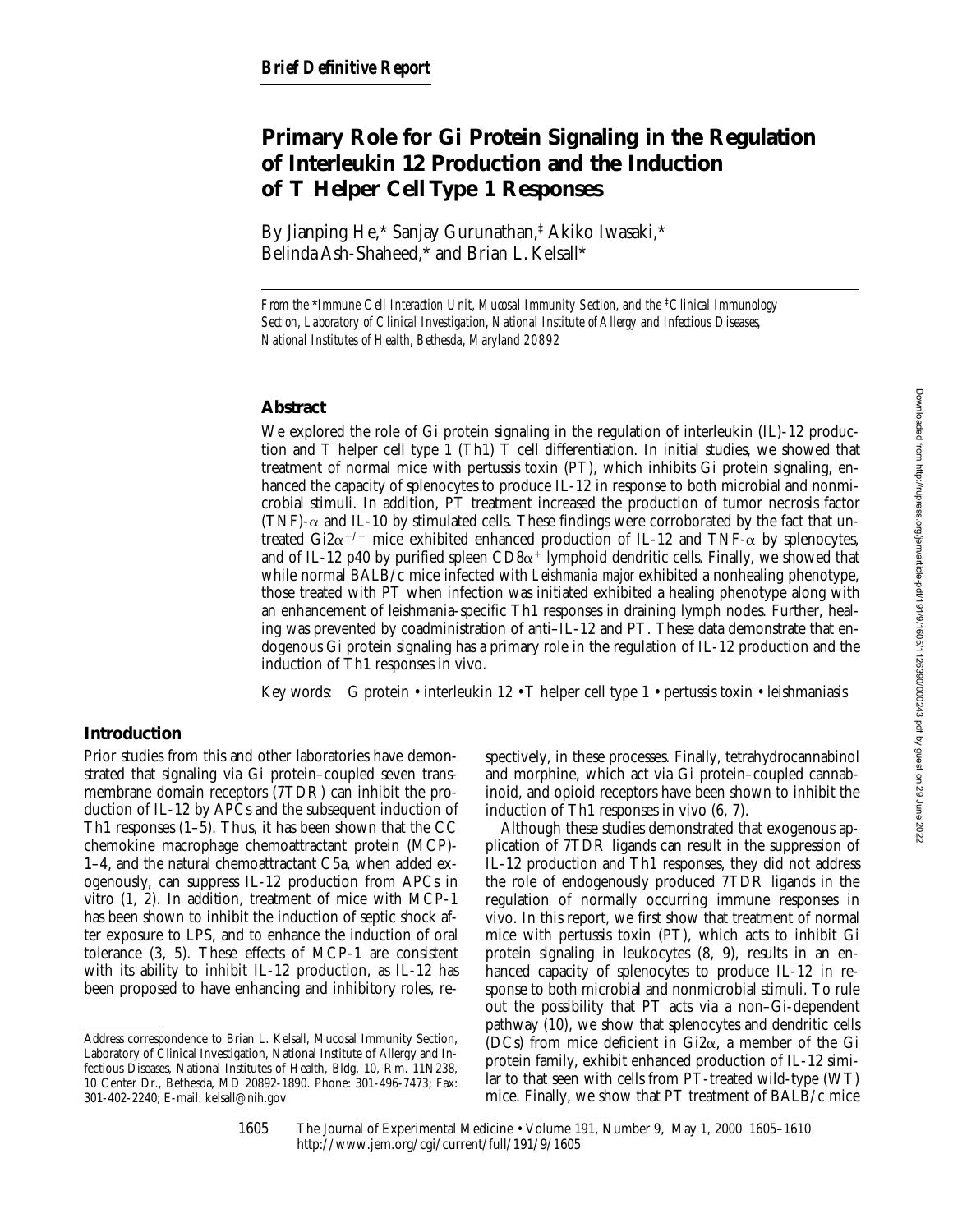infected with *Leishmania major* results in a healing phenotype and the enhancement of leishmania-specific Th1 responses in draining LNs. Taken together, these data strongly support the view that Gi protein signaling plays a central role in the regulation of IL-12 production and the induction of Th1 responses in vivo.

#### **Materials and Methods**

*Mice.* Gi2 $\alpha$ -deficient (Gi2 $\alpha$ <sup>-/-</sup>) mice on the C57BL/6 background were bred from homozygous breeding pairs (11) originally provided by Baylor College of Medicine (Houston, TX). Age- and sex-matched WT C57BL/6 control mice as well as female BALB/c mice were obtained from the National Cancer Institute, National Institutes of Health. All mice used were between 8 and 13 wk of age and conventionally housed.

*Reagents.* PT was purchased from List Biological Laboratories. Soluble leishmania antigen (SLA) was prepared as described previously (12). *Staphylococcus aureus*, Cowan's strain I (SAC; Pansorbin®), was supplied by Calbiochem. Recombinant murine IFN-g was purchased from BD PharMingen. LPS (from *Escherichia coli*, serotype 0127:B8) was purchased from Sigma-Aldrich. Immunostimulatory CpG-containing oligodeoxynucleotide 1826 (TCCATGACGTTCCTGACGTT; ODN) (13) was synthesized with a nuclease-resistant phosphorothioate backbone by Operon Technologies. Recombinant trimerized murine CD40 ligand (CD40L) was provided by Immunex.

*Treatment of Animals and Parasite Challenge.* 8–12-wk-old female BALB/c mice were treated with 400 ng of PT in 100  $\mu$ l of PBS intravenously on days 0 and 2. For antibody treatment, mice were given 2 mg of anti–murine IL-12 (clone C17.8) or control antibody on days 0, 2, 4, and 8. The initial treatment with PT and/or anti–IL-12 was followed by inoculation of 105 *L. major* (WHOM/IR/ $-$ /173) metacyclic promastigotes into the right hind footpad (14). Footpad swelling was measured weekly using a metric caliper. 6–7 wk after infection, mice were killed and draining LNs were removed for analysis of antigen-specific cytokine responses (see below). In addition, feet from representative animals were removed and fixed in 10% buffered formalin. Paraffin sections were made and stained with Giemsa stain according to established procedures.

*Cell Culture Conditions and Measurement of Cytokine Production.* Splenocytes were obtained from Gi2 $\alpha$ <sup>-/-</sup> mice and WT control mice and cultured at  $2 \times 10^6$  cells/ml in RPMI 1640 (Biosource International) supplemented with 10% fetal bovine serum (Biosource International), 100  $\mu$ g/ml penicillin, 10  $\mu$ g/ml streptomycin, 50 mg/ml gentamicin (Life Technologies), 5% Medium NCTC-109 (Life Technologies), 15 mM Hepes buffer, 0.005 mM 2-ME, and 2 mM 1-glutamine (cRPMI) at  $37^{\circ}$ C and 6%  $CO<sub>2</sub>$ . Cells were cultured with the indicated stimuli for 24 h, at which time supernatants were removed and frozen at  $-20^{\circ}$ C until measurement of cytokines. Transiently adherent DCs were isolated by plating splenocytes on tissue culture dishes and incubating for 1 h at 37°C and 6%  $CO<sub>2</sub>$ . The plates were then washed with warmed PBS. Transiently adherent DC-enriched cells were then harvested after an additional 24 h of incubation at  $37^{\circ}$ C in cRPMI and stimulated at  $6 \times 10^5$  cells/ml. Highly purified lymphoid DCs were prepared as described previously (15). In brief, spleens were digested with collagenase D (400 U/ml; Roche Molecular Biochemicals) and DNase I (15  $\mu$ g/ml; Roche Molecular Biochemicals), treated with EDTA  $(5 \text{ mM})$ , and CD11c<sup>+</sup> cells were positively selected with anti–mouse CD11c-coated

magnetic beads (Miltenyi Biotec). Selected cells were then stained with PE-labeled anti-CD8 $\alpha$  and FITC-conjugated anti-B220 antibodies, and B220<sup>-</sup>CD8 $\alpha$ <sup>+</sup> cells were isolated by flow cytometric sorting (FACStar™; Becton Dickinson). Sorted DCs (98% for CD11c<sup>+</sup> and CD8 $\alpha$ <sup>+</sup>) were plated at 10<sup>5</sup> cells/200  $\mu$ l and stimulated as indicated. For measurement of leishmania-specific cytokine responses, single cell preparations from draining popliteal LNs taken from mice 6 wk after parasite infection were plated in triplicate in a 96-well microtiter plate at  $3 \times 10^5$  cells/200 µl. SLA was added to cultures at 2.5  $\mu$ g/ml, and culture supernatants were analyzed for the presence of cytokines (14). IFN- $\gamma$  was assessed by ELISA using antibody pairs from BD PharMingen. The lower limit of detection was 50 pg/ml for IFN- $\gamma$ . All other cytokines were assayed by ELISA using the OptEIA™ set reagents (BD PharMingen) according to the manufacturer's instructions. The lower limit of sensitivity for the IL-12p70, IL-12p40, and TNF- $\alpha$ ELISAs was 30 pg/ml, for the IL-10 ELISA was 10 pg/ml, and for the IL-4 ELISA was 5 pg/ml.

*Statistical Analysis.* Results represent the mean  $\pm$  SD where applicable. Statistical significance of differences was determined by the Student's *t* test.

#### **Results and Discussion**

PT is an exotoxin produced by *Bordetella pertussis* with a hexameric structure similar to cholera toxin and *E. coli* heat-labile toxin (8). The pentameric B subunit mediates binding of the toxin to glycoprotein receptors on many eukaryotic cells. After binding, the A subunit of PT enters the cell and mediates ADP-ribosylation of the  $\alpha$  subunits of Gi proteins. ADP-ribosylation results in inactivation of signaling. Thus, in initial studies to address our hypothesis that Gi protein signaling by endogenously produced 7TDR ligands will inhibit IL-12 production and Th1 differentiation in vivo, we treated mice with PT and assessed the ability of splenocytes from treated mice to produce IL-12 upon stimulation in vitro.

As shown in Fig. 1, we found that splenocytes from BALB/c mice pretreated with PT produced significantly higher amounts of IL-12 p40 and IL-12 p70 after exposure in vitro to the well-established IL-12 inducer SAC and IFN- $\gamma$  (for a review, see reference 16) compared with splenocytes from non–PT-treated mice. This was also shown using unmethylated bacterial DNA sequences containing CpG motifs (ODNs), which are capable of stimulating IL-12 production in the absence of IFN- $\gamma$  (17). Interestingly, both TNF- $\alpha$  and IL-10 production were also increased by PT treatment. Because IL-10 has been shown to be capable of suppressing IL-12 production (18), the fact that IL-10 levels were increased along with IL-12 suggested that the inhibitory effect of Gi protein signaling on IL-12 production is not due to stimulation of IL-10. In the absence of stimulation in vitro, isolated splenocytes cultured with PT alone did not produce any of the measured cytokines, suggesting that PT itself does not directly induce the cells to produce cytokines. Several prior reports are consistent with the ability of PT to enhance IL-12 production in vivo. Thus, it has been shown that natural infection by *B. pertussis*, as well as vaccination with a whole cell vaccine contain-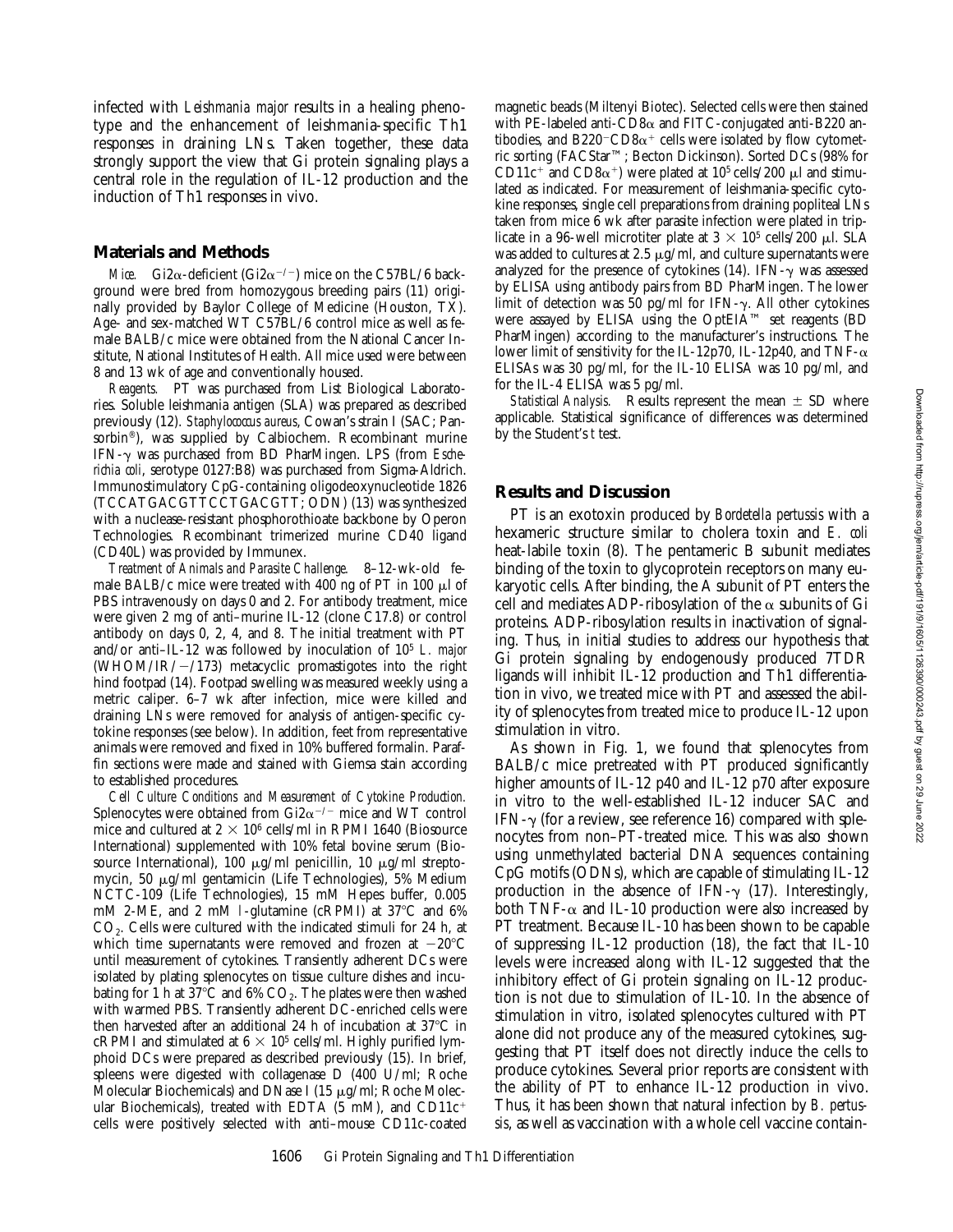

**Figure 1.** Treatment of mice with PT enhances IL-12 and TNF- $\alpha$ production by cultured splenocytes. This enhancement is seen with T cell–dependent and –independent stimuli and is not due to the suppression of IL-10 production. BALB/c mice were given 400 ng PT in 100  $\mu$ l PBS. Controls were sex- and age-matched untreated BALB/c mice. Splenocytes from individual mice  $(n = 5)$  were prepared 20 h after PT treatment and stimulated with SAC (0.02%) and IFN- $\gamma$  (10 ng/ml), or with ODNs (5  $\mu$ g/ml). (A) IL-12 p70 production. (B) IL-12 p40 production. (C) TNF- $\alpha$  production. (D) IL-10 production. Data are presented as mean value  $\pm$  SD and are representative of three separate experiments producing similar results.  $*P < 0.008$ .

ing PT, induces a Th1-predominant T cell response (19, 20). In addition, PT can enhance delayed-type hypersensitivity reactions (21) and has been shown to increase the severity of disease in animal models of Th1-mediated autoimmunity, such as experimental autoimmune encephalomyelitis (22) and experimental autoimmune uveitis (16).

To demonstrate that the effect of PT on enhancing cytokine production from splenocytes was due to the ability of PT to ADP-ribosylate and inactivate Gi proteins, and not to cellular activation by the pentameric B subunit (10) or to non-Gi protein–mediated signaling, we next examined cytokine production from cells from untreated  $Gi2\alpha^{-/-}$  mice, i.e., mice with defective Gi2 protein signaling due to targeted disruption of the Gi2 $\alpha$  gene. A role for Gi2 in regulating immune responses was suggested by studies demonstrating that conventionally housed  $Gi2\alpha^{-/-}$  mice on certain genetic backgrounds spontaneously develop a Th1 mediated inflammatory colitis, with high local levels of IL-12 (11, 23). As shown in Fig. 2 A, we found that whole splenocytes from Gi2 $\alpha$ <sup>-/-</sup> mice produced significantly higher levels of IL-12 p40, IL-12 p70, and TNF- $\alpha$ , and similar levels of IL-10 after stimulation with SAC and IFN- $\gamma$ or with ODNs, compared with splenocytes from age- and



**Figure 2.** Increased IL-12 and TNF- $\alpha$  production by whole splenocytes and transiently adherent DC-enriched spleen cells from  $Gi2\alpha^{-/-}$ mice. Splenocytes and DC-enriched spleen cells from individual Gi2 $\alpha$ <sup>-/-</sup>  $(n = 3)$  and WT  $(n = 3)$  mice were prepared and stimulated with SAC (0.02%), LPS (1  $\mu$ g/ml), or CD40LT (4  $\mu$ g/ml), together with IFN- $\gamma$ (10 ng/ml), or with ODNs (5  $\mu$ g/ml) alone. (A) Cytokine levels from whole splenocytes. (B) Cytokine levels from DC-enriched spleen cells. Data are presented as mean value  $\pm$  SD and are representative of four separate experiments producing similar results.  $*P < 0.005$ ;  $**P > 0.5$ .

sex-matched control mice. Interestingly, the degree of increase in levels of IL-12p40, IL-12p70, and TNF- $\alpha$  was virtually identical to that seen for the PT-treated WT mice. Splenocytes from Gi $2\alpha^{-/-}$  mice were not enriched for cells capable of producing IL-12, i.e., monocyte/macrophages, DCs, or B cells, as determined by flow cytometry, compared with WT mice (data not shown). In addition, cell viability both before and after in vitro stimulation was identical for cells from both WT and  $Gi2\alpha^{-/-}$  mice (data not shown), so neither differences in starting cell populations nor differences in viability were factors influencing the level of cytokines produced by the Gi2 $\alpha$ <sup>-/-</sup> cells.

Since it is now clear that DCs are an important source of IL-12 and are potent inducers of primary T cell responses (24), we also tested the ability of DCs from Gi2 $\alpha$ <sup>-/-</sup> mice to produce IL-12, as well as other cytokines in response to bacterial and T cell stimuli. As shown in Fig. 2 B, stimulation of transiently adherent DC-enriched (40–60%) spleen cells with SAC, LPS, or a trimerized form of recombinant CD40L (to stimulate DCs via surface-expressed CD40) and IFN- $\gamma$  or ODNs alone resulted in levels of IL-12 p70 and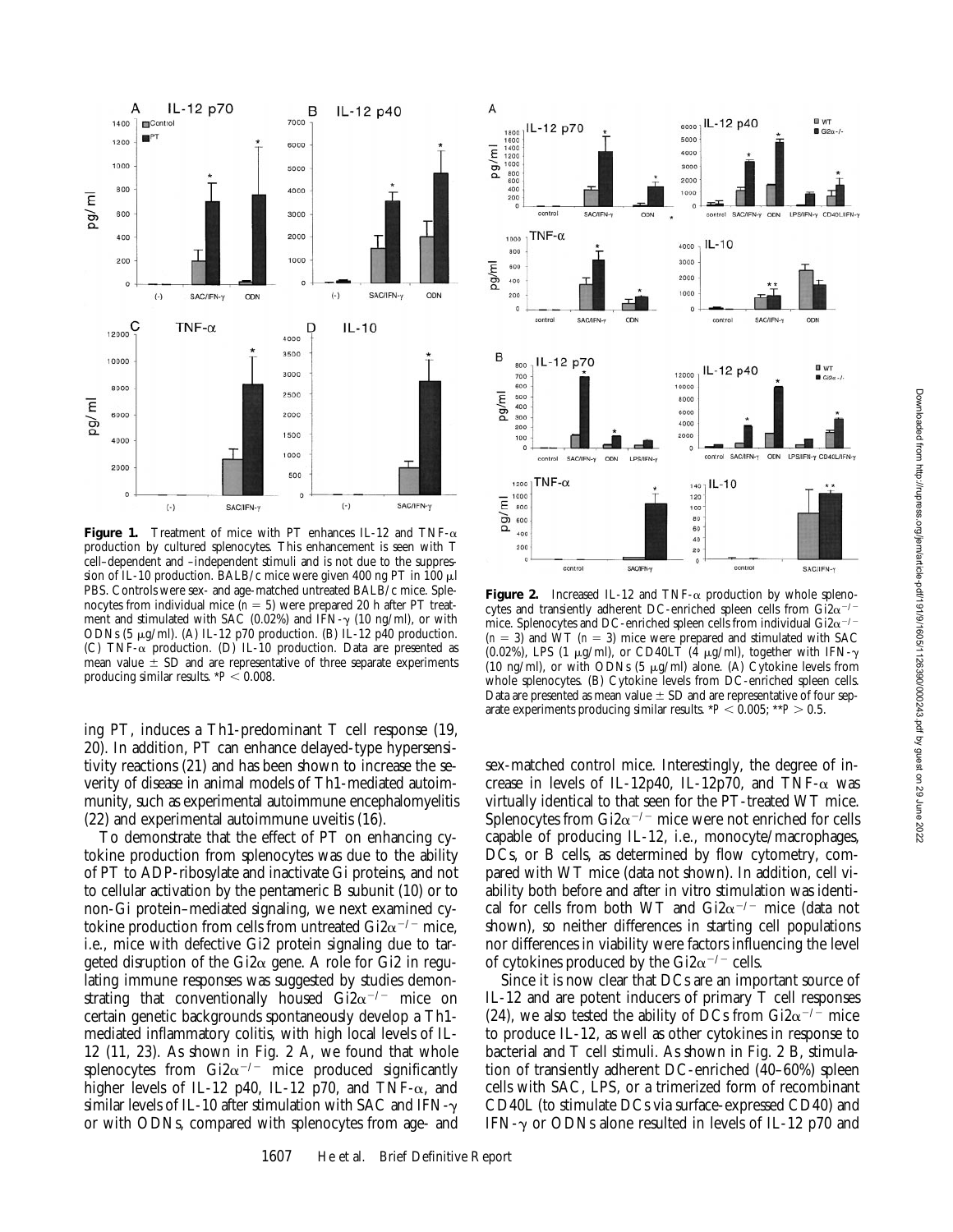**Table I.** *In Vitro Production of IL-12 p40 by Highly Purified CD8* $\alpha$ *<sup>+</sup> DCs from Gi2* $\alpha$ *<sup>-/-</sup> and WT Mice</sup>* 

| $CD8\alpha^+$ DCs | IL-12 $p40$             |                           |  |
|-------------------|-------------------------|---------------------------|--|
|                   | WТ                      | $\text{Gi2}\alpha^{-/-}$  |  |
|                   | pg/ml                   |                           |  |
| Unstimulated      | < 30                    | $208.24 \ (\pm 59.71)^*$  |  |
| $SAC/IFN-\gamma$  | $1,130.93 (\pm 119.42)$ | 6,669.02 ( $\pm$ 345.70)* |  |

 $*P < 0.005$ .

IL-12 p40 that were two- to fivefold higher than from control cells. In addition, DC-enriched cells from Gi2 $\alpha$ <sup>-/-</sup> mice produced higher levels of  $TNF-\alpha$  and similar amounts of IL-10 compared with cells from control mice.

A





It has recently been shown that the subpopulation of murine spleen DCs that expresses  $CD8\alpha$ , and is thought to be derived from a lymphoid precursor, has an enhanced capacity to produce IL-12 and to induce the differentiation of Th1 cells compared with  $CD8\alpha$ <sup>-</sup>CD11b<sup>+</sup> myeloid-derived spleen DCs (25, 26). Therefore, another possible explanation for why whole spleen DC populations from Gi $2\alpha^{-/-}$ mice produce more IL-12 is that DC populations in such mice are skewed to a lymphoid phenotype. To test this possibility, we analyzed freshly isolated  $CD11c^+$  spleen DCs from  $\tilde{\text{G}}$ i $2\alpha$ <sup>-/-</sup> and control mice for the expression of CD8 $\alpha$ . We found no difference in the proportions of  $CD8\alpha^+$  and CD8 $\alpha$ <sup>-</sup> CD11c<sup>+</sup> DCs in the spleens of Gi2 $\alpha$ <sup>-/-</sup> and WT mice (data not shown).

Next, we isolated highly purified  $CD8\alpha^+$  DCs from spleens of Gi2 $\alpha$ <sup>-/-</sup> and normal mice, and tested their ability to produce IL-12. As shown in Table I, consistent with the other findings from this study, the  $CD8\alpha^+$  DCs from

Figure 3. In vivo treatment with PT protects BALB/c mice from *L. major* infection. BALB/c mice were given 400 ng PT intravenously on days 0 and 2, and 2 mg anti–IL-12 or control antibody (controlAb) intraperitoneally on days 0, 2, 4, and 8. Mice were challenged in the hind footpad with 105 live *L. major* metacyclic promastigotes 2 h after the first dose of PT. (A) Footpad thickness was measured weekly. Data are presented as mean value  $\pm$  SD for five individual mice, and are representative of two experiments producing similar results. (B) Giemsa-stained paraffin sections of footpads from representative control or PT-treated mice. An arrow indicates an amastigote inside a macrophage (original magnification:  $\times$ 100).

## **PT treated mice**





1608 Gi Protein Signaling and Th1 Differentiation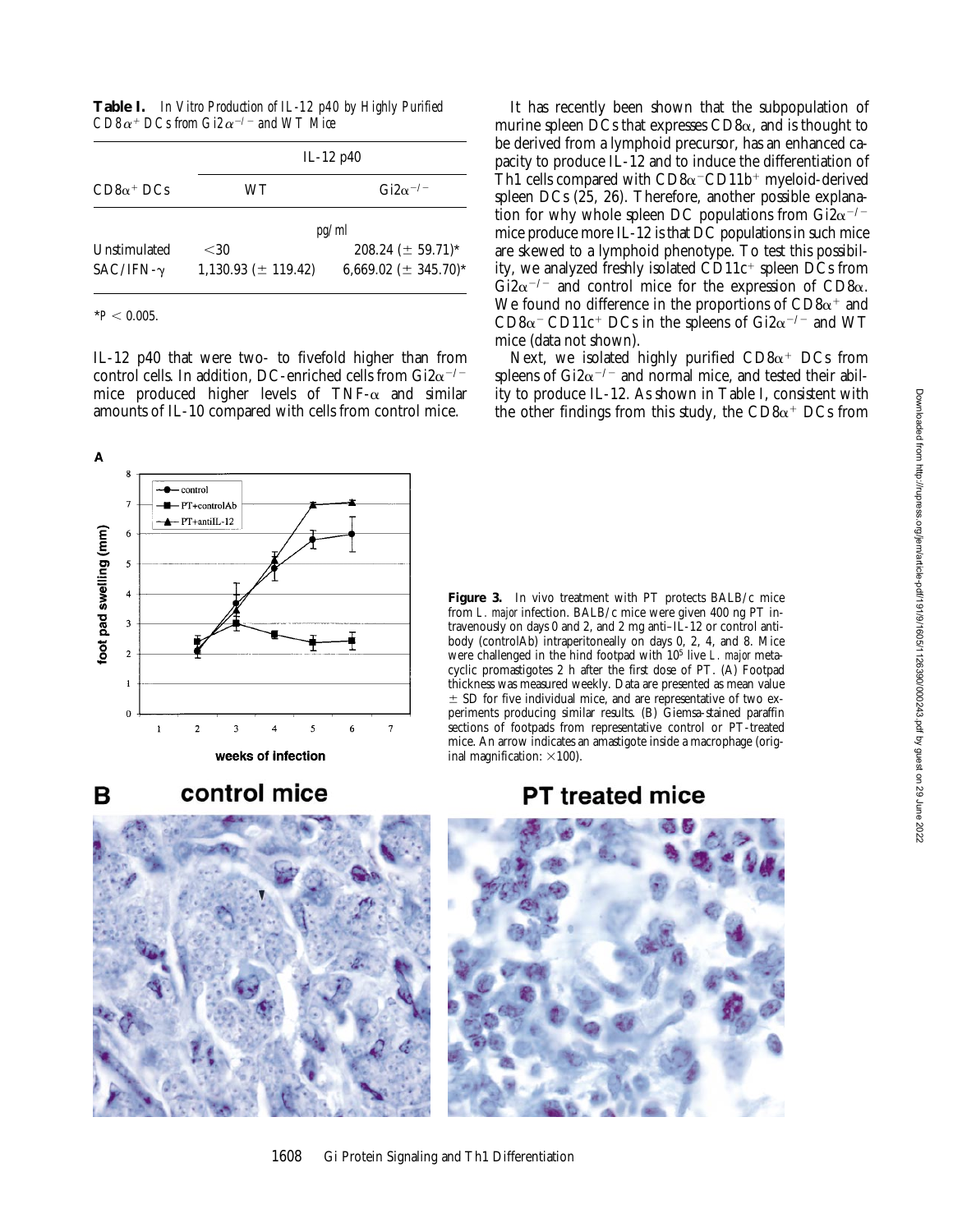$Gi2\alpha^{-/-}$  mice produced significantly higher levels of IL-12  $p40$  than  $CD8\alpha^+$  DCs from WT mice. These data support the hypothesis that PT, when given to WT mice, acts primarily by its ability to inhibit Gi protein signaling. In addition, they support a primary role for the specific Gi protein, Gi2, in immune regulation.

In a final series of studies, we determined the biological significance of Gi signaling pathways on the development of Th1 responses in vivo by assessing the effect of PT on the immune response to *L. major*, a well-studied infectious disease model whose resolution depends on an adequate Th1 response (27, 28). In using this model, we took advantage of the fact that *L. major* infection of BALB/c mice results in progressive disease that correlates with the lack of a significant IFN- $\gamma$  response to leishmanial antigens in draining LNs. This in turn has been shown to be due to an early Th2 (IL-4) response that can be negated by the administration of IL-12 and redirection of the response down the Th1 pathway (29). Thus, if PT induces Th1 responses, as suggested by the data presented above, it should have the same effect on *L. major* infection as IL-12. To examine this hypothesis, we treated BALB/c mice with PT at the time of infection and 48 h later. As shown in Fig. 3 and Fig. 4, such treatment resulted in a healing phenotype, which was accompanied by enhanced IFN- $\gamma$  and TNF- $\alpha$  production by cells



Figure 4. Cytokine production from draining LN cells after infection with *L. major*. BALB/c mice that were untreated (Control), treated with PT and control antibody (controlAb), or treated with PT and anti–IL-12  $(n = 5$  for each group) were infected in the footpad with *L. major.* Cells from draining popliteal LNs were isolated 6 wk after infection and cultured with or without SLA (2.5  $\mu$ g/ml) for 24 h (for measuring IL-10 and TNF- $\alpha$  production) or 48 h (for measuring INF- $\gamma$  and IL-4 production). (A) IFN- $\gamma$  production. (B) IL-4 production. (C) TNF- $\alpha$  production. (D) IL-10 production. Data are presented as mean value  $\pm$  SD for five individual mice, and are representative of two separate experiments producing similar results.  $*P < 0.005$ ;  $*P > 0.5$ .

from the draining LNs after stimulation in vitro with *L. major*–specific antigens. In addition, IL-10 production by these cells was enhanced, again supporting the probability that PT does not act to increase IL-12 and IFN- $\gamma$  production by inhibiting IL-10. In contrast, IL-4 production was low and not significantly different between cells from PT-treated and untreated mice. The latter finding is consistent with prior studies demonstrating that the induction of increased IFN- $\gamma$ –producing T cells, rather than a reduction of IL-4– producing T cells, correlates with protection in this model (30). As expected, when anti–IL-12 was coadministered with PT, the enhanced production of IFN- $\gamma$ , IL-10, and TNF- $\alpha$  by stimulated LN cells was not seen, and a nonhealing phenotype was again seen, as in the untreated mice.

To confirm the lack of footpad swelling seen in the PTtreated mice was due to the elimination of parasites and not simply to a lack of influx of immune or inflammatory cells, we sectioned the feet of representative mice 6 wk after infection. As shown in Fig. 3 B, feet of control mice were significantly infected, as shown by the presence of visible amastigotes throughout the section. In contrast, feet from PT-treated mice had few, if any, visible amastigotes and had modest infiltration by lymphocytes.

Taken together, the data presented here demonstrate a major role for Gi protein signaling in the regulation of proinflammatory cytokine production from APCs, including  $CD8\alpha^+$  DCs in mice. They also show that PT can enhance the Th1 response to *L. major* in susceptible BALB/c mice, resulting in protection against progressive disease. The fact that reversal of disease susceptibility was prevented by the coadministration of anti–IL-12 is consistent with the hypothesis that PT directly enhances the production of IL-12, which then drives increased Th1 development and protection in vivo. However, it is also likely that the increased production of TNF- $\alpha$  after PT treatment contributes to protection from disease by driving IFN- $\gamma$  production by NK cells and by enhancing the effects of IFN- $\gamma$  on nitric oxide–mediated parasite killing by host cells. In contrast, the effect of PT is unlikely to be due to an inhibitory effect on immune cell trafficking, since this should result in the inhibition rather than the enhancement of host resistance.

An implication of these data is that there is a constitutive suppression of proinflammatory cytokine production in vivo which is mediated by 7TDR ligands that activate Gi proteins, particularly Gi2. Among the candidate molecules that mediate such negative signals are chemokines, since we have demonstrated that selective chemokines (MCP-1–4, FMLP, and C5a, but not regulated upon activation, normal T cell expressed and secreted chemokine [RANTES], macrophage inflammatory protein [MIP]-1 $\alpha$ , MIP-1 $\beta$ , or stromal cell–derived factor 1) suppress IL-12 production from human monocytes in vitro (1). One intriguing possibility in this regard is that endogenous production of MCP proteins by monocyte/macrophages upon stimulation with bacterial products results in an autocrine regulation of proinflammatory cytokine production after binding and signaling via surface-expressed CC chemokine receptor 2 (CCR2).